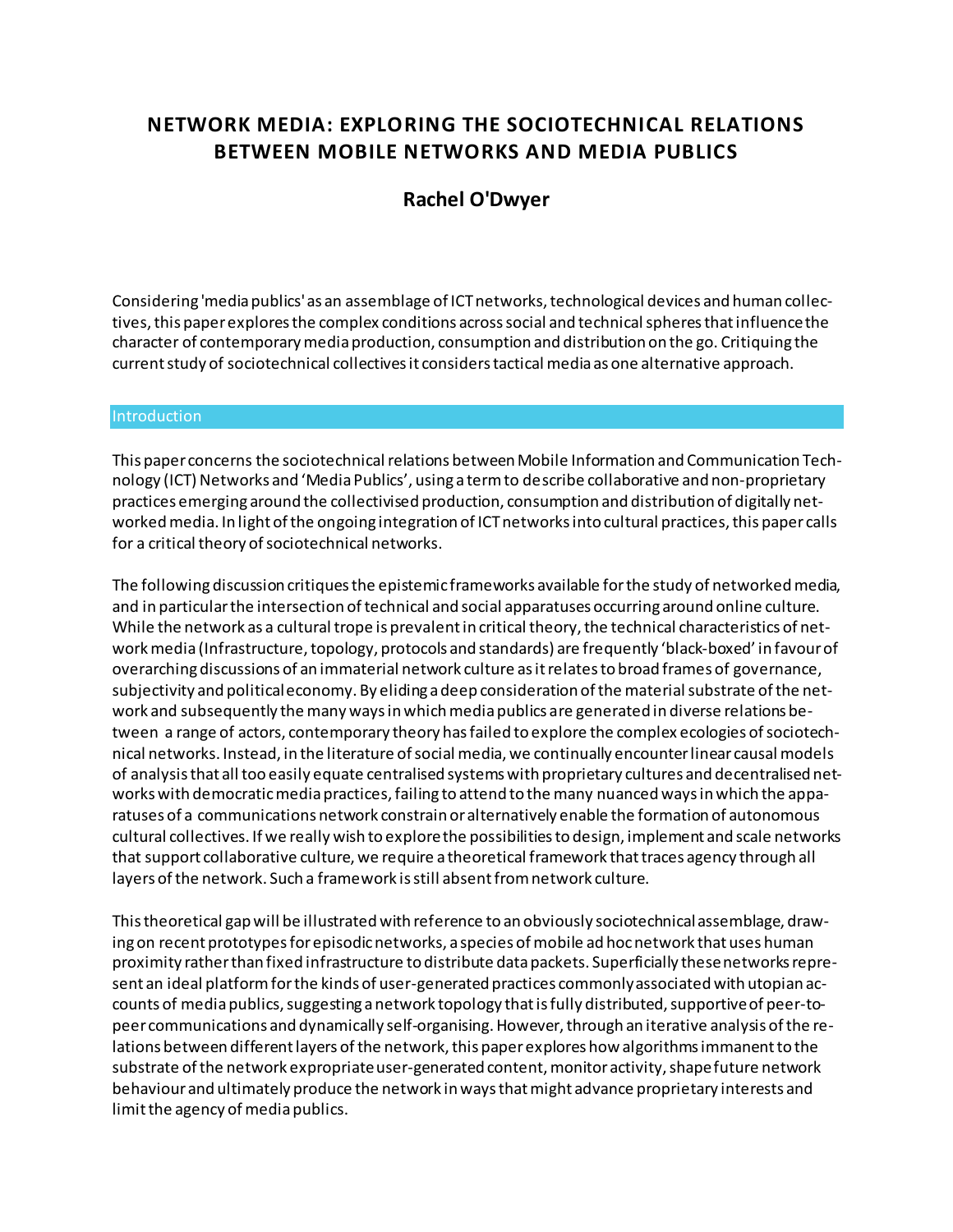This study demonstrates the need for appropriate frameworks and methods for research into networked media. While a number of approaches from technology studies and complexity are useful for the formation of a network media theory, this paper will conclude with a consideration of tactical art projects as one suitable approach.

#### Network Cultures

This discussion is situated within the disciplinary remit of 'network cultures' understanding new online media practices as endemic of a broader societal condition in which a distributed network topology supplants centralised and hierarchical models as the dominant cultural, social, political and economic organisational logic.

It is necessary, therefore, to begin with a brief disambiguation of the term 'network' as it is used within this paper. There are growing ambiguities around the term 'network' arising from its application across different disciplines: referencing a technical assemblage such as transport or electricity, or in the sociology of organisation, used to quantify institutions, markets and states, whereby the network represent an informal way of associating together human agents. In the context it is applied in this discussion, which draws from Manuel Castells onwards, the two meanings merge, since the 'network' becomes a privileged mode of organisation thanks to the very extension of Information and Communication Technologies. [1] A 'media public' therefore, as an assemblage formed around the production and distribution of online culture, is an example of one such network, including the producers and consumers of content, the content in question comprising text, voice or rich media, and the underlying technical assemblages which facilitates its transmission. This is comprised of contingent logical and physical strata; the higher level protocols and services implemented in software, and the lower substrate network, comprising tangible hardware such as user devices, transmission technologies and the available physical resources such as spectrum, bandwidth, real estate, man power and energy.

Its clear therefore that the 'media public' is a complex assemblage comprising not only human relationships but a whole range of logical and physical resources. These may be mutually supportive, but just as often they are structurally contradistinctive or otherwise opposed. Where the media public as a progenitor of a rich online culture is contingent on technical infrastructure, our analysis should also proceed towards the complex and iterative relations between network layers, in particular the mutual enforcements or structural antagonisms that might alternatively constrain or enable the emergence of an autonomous cultural collective.

#### Media Publics

Common terms for media publics such as Howard Rheingold's 'Smart Mobs', Mimi Sheller's 'Mobile Publics' and Kazys Varnelis 'Networked Public' model all converge on the idea that recent technological transformations inherent to ICT architectures herald a correspondent shift in the collaborative media practices developing over these. [2] [3] [4] The 'media public' emerges as a counter-capitalist ideology whereby technical affordances in the network are thought to disintermediate controlling interests and facilitate an autonomous networked information economy. [5] These affordances include a consumer electronics culture that places the means of immaterial production in the hands of a majority, the primacy of distributed topologies and non-discriminatory protocols over traditional centralised communications, and a consequential shift from the audience as passive consumer, towards the ambiguous subjectivity of the 'produser' as an active agent in non-proprietary culture. [6] These broad transformations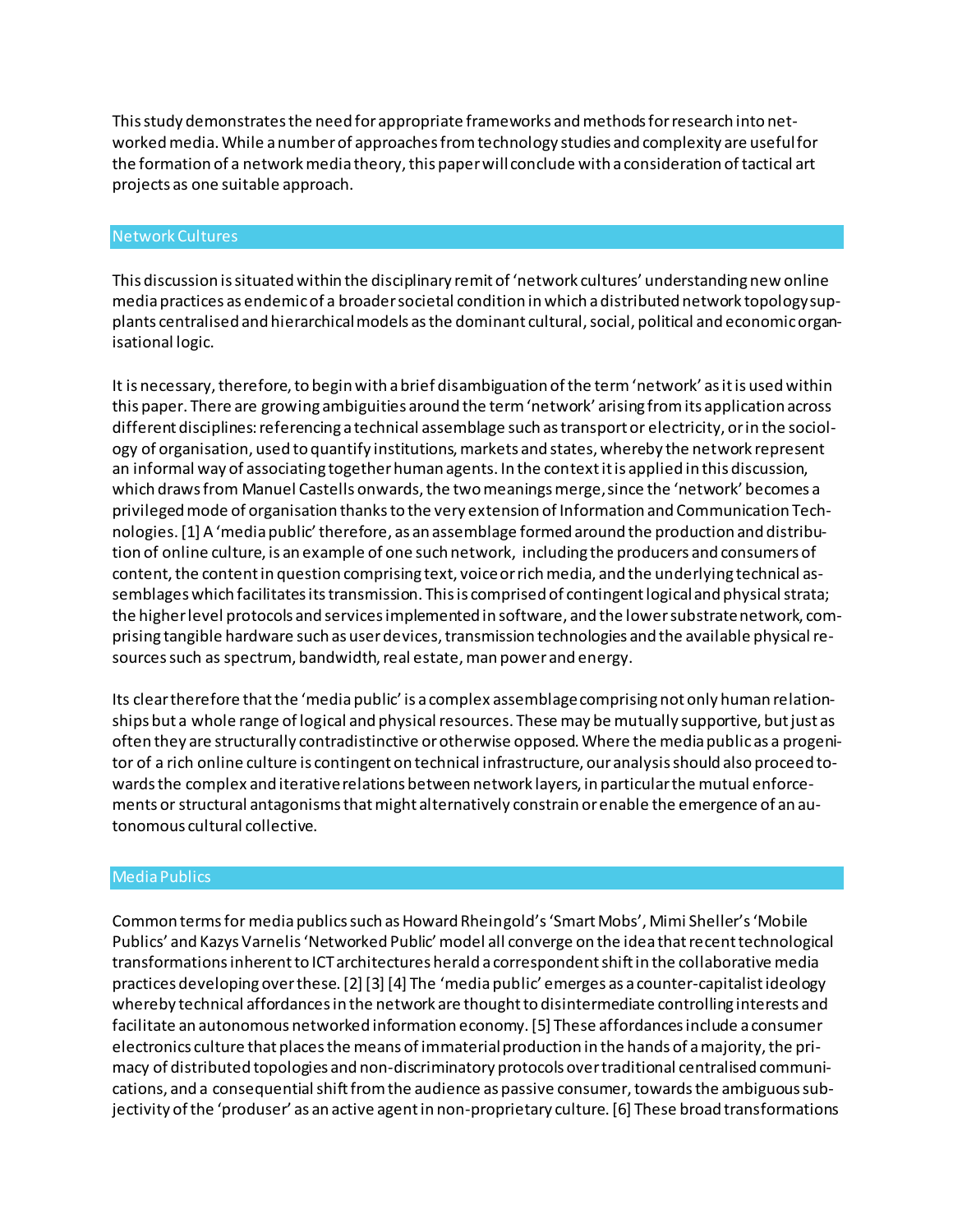are in turn associated with peer-to-peer economies, an inherently democratic mode of governance, an invigoration of the public sphere, and the emergence of an online collaborative culture sustained through voluntary production over the network.

With the emergence of Web 2.0 platforms that emphasise collaborative production and content-centric architectures, and the subsequent progression of these activities beyond the desktop to mobile and pervasive contexts, the advocates of online collaborative culture identify a relative increase in the role of nonmarket practices taking place around the collective exchange of mobile information, knowledge and culture. These include frameworks such as Open Source, User-Generated content, DIY Production and Grass Roots Media. These theorists see the immaterial culture of the media public progressing outwards into hybrid space, as an online culture that has potential social, juridical and economic implications for real world cultures and material economies. Mobile networks are a space in which this intersection is thought to be particularly prevalent, representing a point of intersection between virtual and physical practices.

This paper identifies certain issues with the theoretical frameworks that underpin the dominant ideology of media publics. These are based on two interrelated criticisms:

The first claims that cultural studies of online media publics avoid a full consideration of the technological infrastructure underpinning online culture. While ICT technology is the necessary precondition for a networked public, its physical concatenations are again and again rendered immaterial in favour of the generalised tropes of links, webs and globalised interconnectivity. Network cultures frequently fail to take into consideration the politics of the material substrate, its counter purposes, proprietary origins and deep structural organisation, promoting instead a benign equivalence between superficial traits of the technical architecture and modes of autonomist social organisation. Too often the technical system is taken at face value and its agency is not fully explored.

Tensions frequently emerge between an online culture based on voluntary production and loosely woven collaboration and the organisational and economic logics of the material systems that underpin these media publics, such that a non-proprietary culture at a content layer might be subsumed, expropriated or otherwise conflicted by proprietary or controlling interests underpinning the network. An example of this can be gleaned from a consideration of current mobile networks. On the one hand, the distribution of networking capabilities within everyday spaces and contexts is frequently associated with new forms of collaboration, political economy and public activism. At the same time, it is increasingly clear that these networks are also aligned with new economic frameworks and powerful forms of governance that thrive on decentralisation, monitoring behaviours, extracting surplus value from user-generated content and otherwise surveying, exhausting and constraining online cultural activities. The reality is not a dialectic in which dominant or subaltern forces are externally located. Proprietary and non-proprietary, liberatory and controlling agencies are endogenous to the network, and frequently operate in symbiosis, producing complex and emergent behaviours.

Which brings us to our second criticism, namely an identification of alternatively social or technologically deterministic analyses in the literature on media publics. Research in social media continues to employ linear-causal models of analysis that all to easily equate centralised communication technologies with proprietary frameworks and the distributed topologies of communication networks with inherently democratic media practices, failing to attend to the many ways in which collaborative online culture is generated in diverse relations between human and non-human actors. Even as the research pays lip service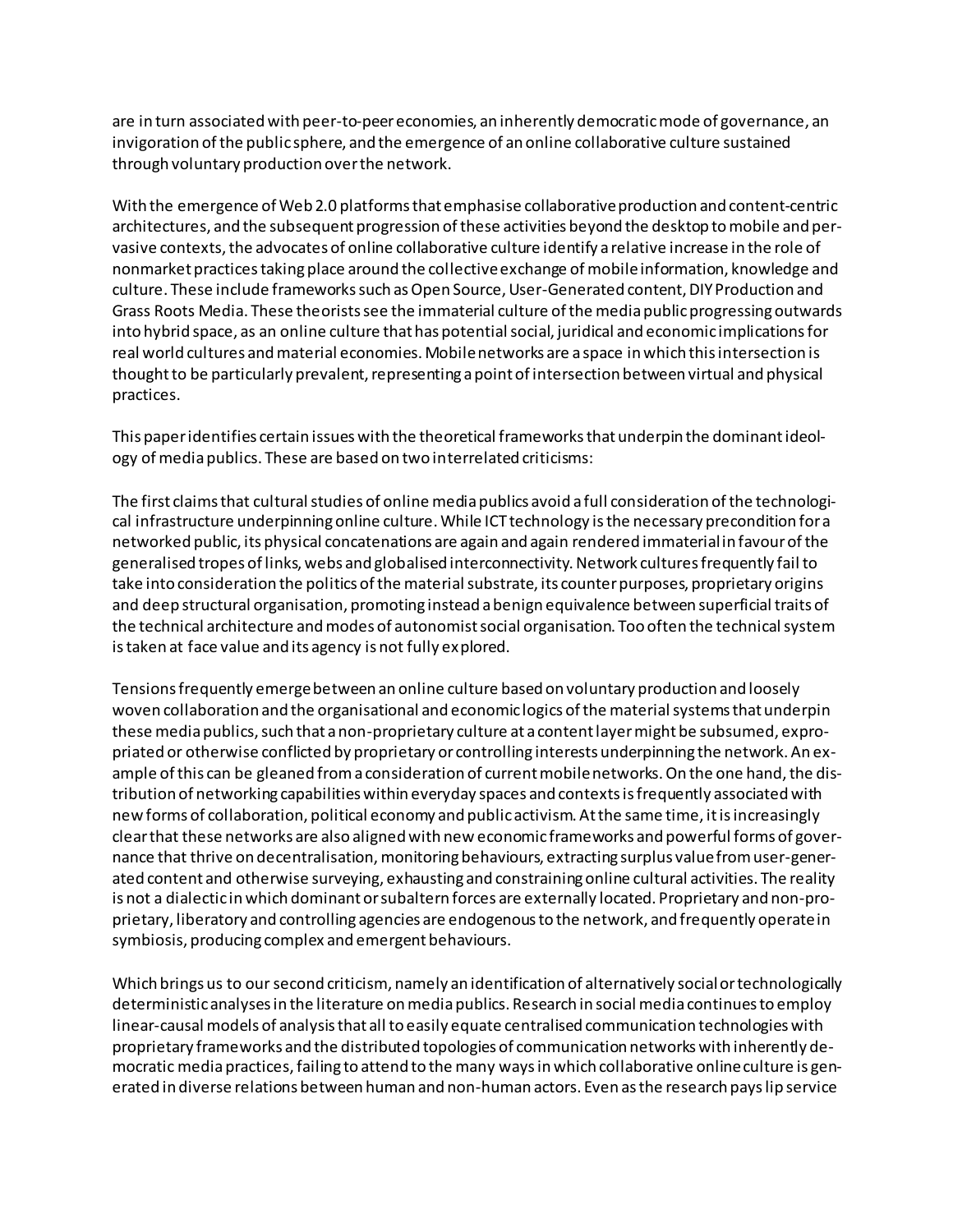to the language of complexity or critical reflexivity, studies fail to account for the dynamic and iterative qualities of sociotechnical networks.

#### Episodic Networks

The complexity of the mobile publics can be illustrated with reference to an obviously sociotechnical assemblage: forms of mobile ad-hoc, and delay tolerant networks that are often termed episodic, opportunistic or pocket-switched networks. 'Episodic' describes a network whose topology is constantly performed and negotiated through pair-wise connectivity between mobile devices. Unlike the majority of networks that rely on relatively stable material infrastructure in the form of fibre-optics, cables, base stations and routers etc., episodic networks are by definition contingent, their elements dynamically reconfiguring based on necessity and circumstance. Episodic networks route data through a network of mobile peers. Each peer (human) forms a node within the network, transferring data from device to device without the aid of a centralising relay structure. Nested in human interaction, the concept of the 'people as network' is increasingly resonant. These networks utilise everyday patterns of mobility and varied and sporadic forms of connectivity between strangers and familiars in dense environments to leverage a dynamic network topology for the distribution of media content. The value of the system is correlative with the user's social connection to others in a networked space. In principle they facilitate the production of self-organising groups, bypassing the hierarchical structure of traditional mobile communications to form peer-to-peer reconfigurable communications with individuals in proximity to a user.

The episodic network is discussed here more for its heuristic value than its relevance to current network architecture. However, there is evidence of the increased relevance of such topologies in future mobile networks, with 4G and LTE supporting various mesh-like topologies that resemble ad hoc modes of connectivity. Initially theorised in the 1970s as an emergency service and valorised in the early noughties, they are increasingly discussed as a viable component of future mobile media architectures. Principally designs for episodic networks concerned the exchange of text-based files or operational instructions for proximate devices in a user's environment, but more recently following the exponential growth of content-centric activities on mobile and wireless networks, the episodic network has re-emerged as a potential strategy for the dynamic exchange of rich media content in real spaces and a form of data-offloading for increasingly congested wireless network spaces.

Undersound is a proposal for music exchange on the London Underground. [7] It utilises an episodic network topology within the transport system itself for the opportunistic exchange of audio files. These files are associated with static terminals in train stations throughout the city. Users can upload and download tracks at these centralised points and exchange them using software on mobile internet devices such as a phone. Users on the tube can browse each other's playlists in transit and choose to share and distribute music between devices. The system also includes algorithms for monitoring media consumption/distribution patterns and the propagation of files throughout the network. When a user re-connects to an upload point at a station, therefore, metadata concerning file exchanges and relational patterns are also automatically uploaded to the network and subsequently used to model sociality and media-exchange occurring within the underground. The designers of Undersound theorise this data as informative to the future design of social media networks that utilise context-aware information to enable file transfers and opportunistic sharing. [8]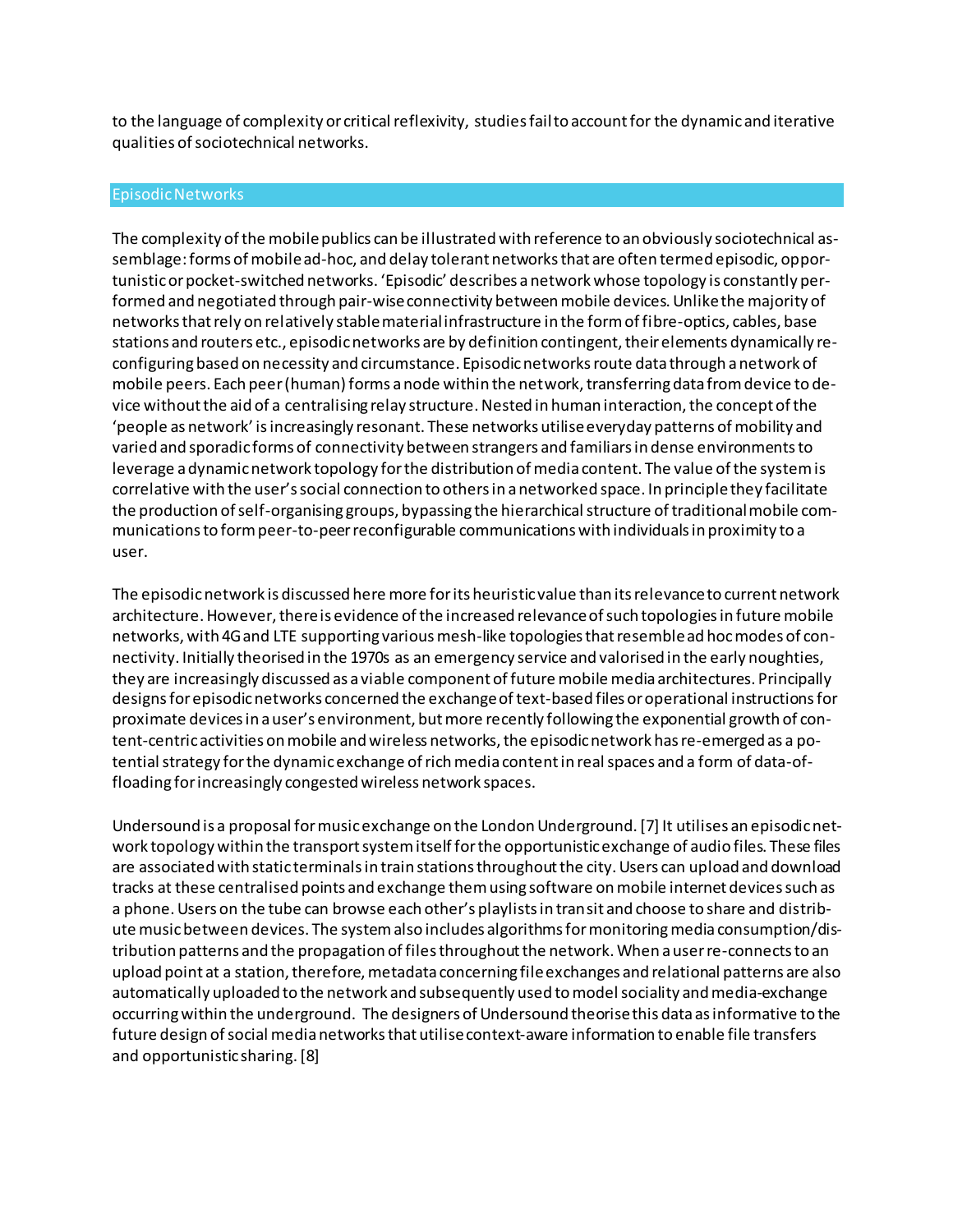At first glance these networks are every promising architectures for the kinds of user-generated practices that are typically associated with optimistic accounts of media publics. It can be argued that the distributed topology of the network and the nesting of technical agency in everyday environments leverages a public brought together around the dynamic exchange of information and rich media content. But such an easy analysis fails to account for the complex characteristics of the network that emerge through the relations between the social and the technical. Through an iterative analysis of the episodic network, we can explore how social behaviours and everyday habits are aggregated by proprietary devices and platforms and subsequently utilised: as valuable metadata for proprietary interests, as dynamic information that informs decisions at the logical layer of the network, and as quantitative research that informs the design of future network architectures.

A large amount of information can be gleaned from episodic networks. These include a whole range of user-generated content both consciously and unconsciously produced from demographic, geographic, social and even biometric data. In terms of social network analysis, information about everyday sociality; who we come into contact with and for how long, what value we, as individuals, offer as a node in the network and broad mobility dynamics concerning our movement as a group are all important data for determining the reconfigurable topology and routing protocols implemented by the network, its efficiency, and overall performance. Secondly, meta-data collected through often deeply embedded processes running on proprietary devices or fixed points of infrastructure are lucrative forms of usergenerated content. Just as this data forms the economic base of fixed internet conglomerates such as Facebook and Google, this mobile data is associated with a significant market value, further leveraged by context and geo-spatial data provided by a mobile network. Mobile episodic networks therefore provide ideal platforms for the expropriation of contextual metadata that can be sold to external corporations looking to enhance, rationalise and personalise marketing and advertising,

This raises some questions: How do these systems quantify human sociality as inherently productive of valuable? What kinds of collaboration or sociality are subsequently encouraged or normalised? How is the production of user-generated content on such a network used to advance the interests of corporations, expropriate the value of creative practices and ultimately constrain the formation of an autonomous culture?

The situation we witness therefore is not only the creation of new social practices, but furthermore, the controlling, monitoring and expropriation of these through mechanisms facilitated by the architecture of the network itself.

### **Conclusion**

In the highly mediated spaces of online culture, it's clear that we require a critical awareness of the sociotechnical geographies of enablement and constraint operating across all layers of the network. The previous illustration still only gestures towards this complexity. We require approaches that can move across methods and trans disciplines traditionally aligned with the humanities or the sciences and appropriate complex, emergent behaviours.

While a number of approaches from the Philosophy of Science and the Science of Complexity provide useful starting points, the previous discussion points toward the need for practical methods that are themselves immanent to the network. Described as an intermediary between artistic and ethico-political activism, tactical media provides a frame from which to categorise a variety of extra-curricular methods